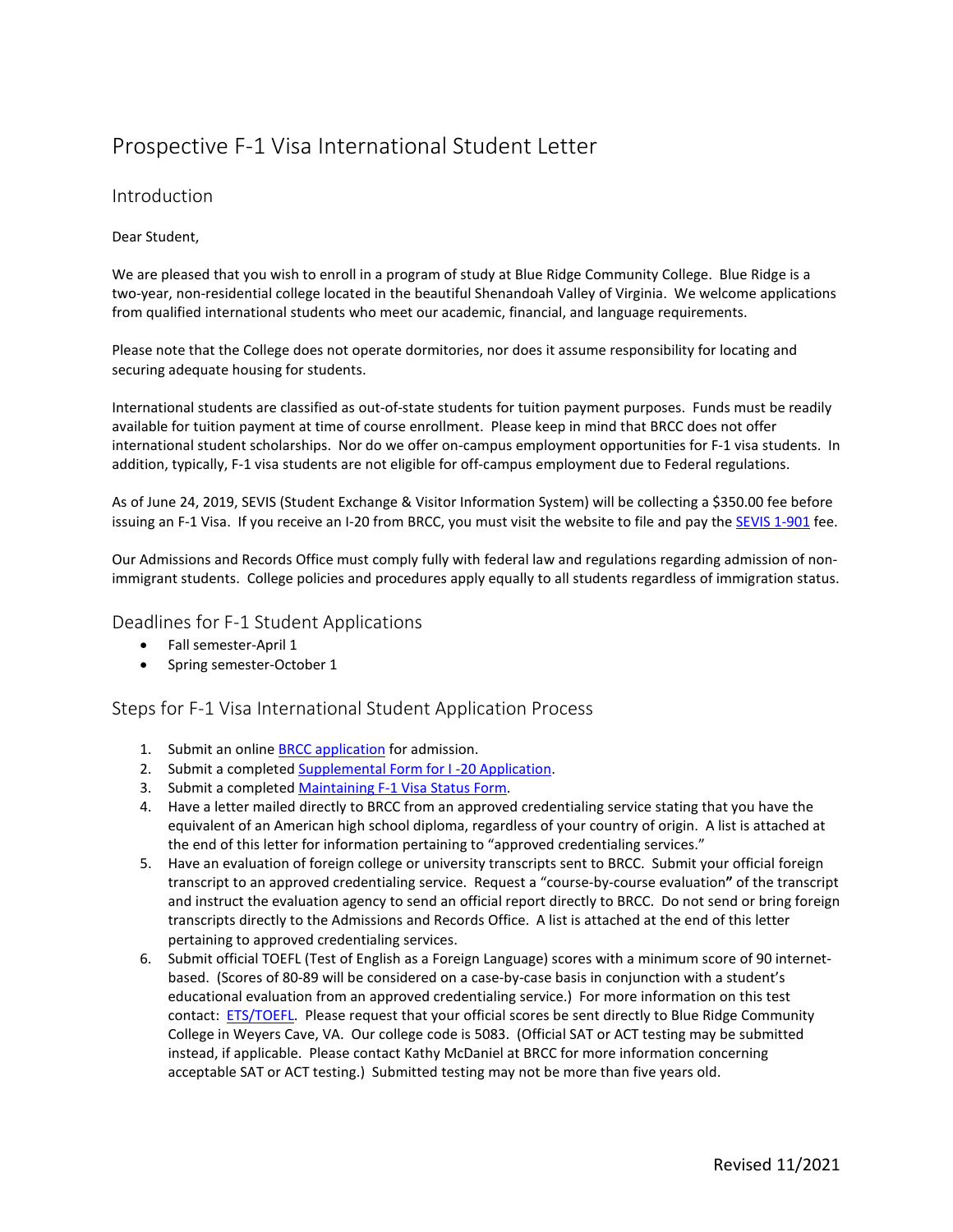7. Verification of financial support sufficient to enroll as a full-time student without the need to work. Please read and complete our [Financial Information Form for F-1 Visa International Students.](https://www.brcc.edu/Assets/uploads/admissions/international/F-1_financial_info.pdf) All financial information must be in English and U.S. dollars. This information must be original documentation and may not be faxed or emailed. It is important that monies be readily available to students at time of registration. Please be sure to retain copies of the documentation you provide BRCC for your visa interview process at your local U.S. consulate's office.

## Transfer Process from Another U.S.-based College or University

In addition to all the documents and requirements listed above, students who are already studying at a college or university in the United States must submit the following documentation to BRCC, as well:

- [International Student Transfer Information Request Form](http://www.brcc.edu/Assets/uploads/admissions/international/international-student-transfer-request.pdf) to be completed and mailed directly to BRCC from your current school.
- A copy of your current I-20 from transferring school.
- An official academic transcript from transferring school as well as any other U.S.-based colleges or universities you may have attended.

Your transfer request and all documentation will be reviewed. If you are deemed eligible to enroll at BRCC, your current school will receive a Transfer Acceptance/Clearance Letter requesting that your SEVIS record be transferred to BRCC.

#### Additional Information Concerning Admission to BRCC

- If you are issued an I-20 by BRCC, you must make an appointment with Kathy McDaniel in our Admissions & Records Office as soon as possible upon entry to the U.S.
- You must present your original Passport, F-1 Visa, and I-94 stamp with expiration date to the BRCC Admissions and Records Office.
- You must be accepted into and pursuing an eligible F-1 Visa Associate's Degree program here at BRCC. Please keep in mind that submitting an online application to BRCC does **not guarantee admission** as an international student needing an F-1 Visa to study in the United States.
- While enrolled at BRCC, you must be registered for at least 12 credit hours for each semester. You may not take more than one online/virtual course per semester.
- You must be prepared to pay your tuition in full by semester payment deadlines. View current [Tuition Rates and Fees for Out-Of-State Students.](https://www.brcc.edu/classes/tuition/tuition-rates/) View current and upcoming [Tuition Payment](http://www.brcc.edu/classes/tuition/payment-deadlines/index.html)  [Deadlines.](http://www.brcc.edu/classes/tuition/payment-deadlines/index.html)
- Government regulations require that you file any change of address or phone number with your Designated School Official (DSO) in the BRCC Admissions & Records Office within 10 days of your change.
- Government regulations require that you must demonstrate your ability to pay medical expenses while attending school in the United States. You will be required to purchase international student health insurance. BRCC does not have a preferred insurer. You may obtain insurance from the vendor or company of your choice.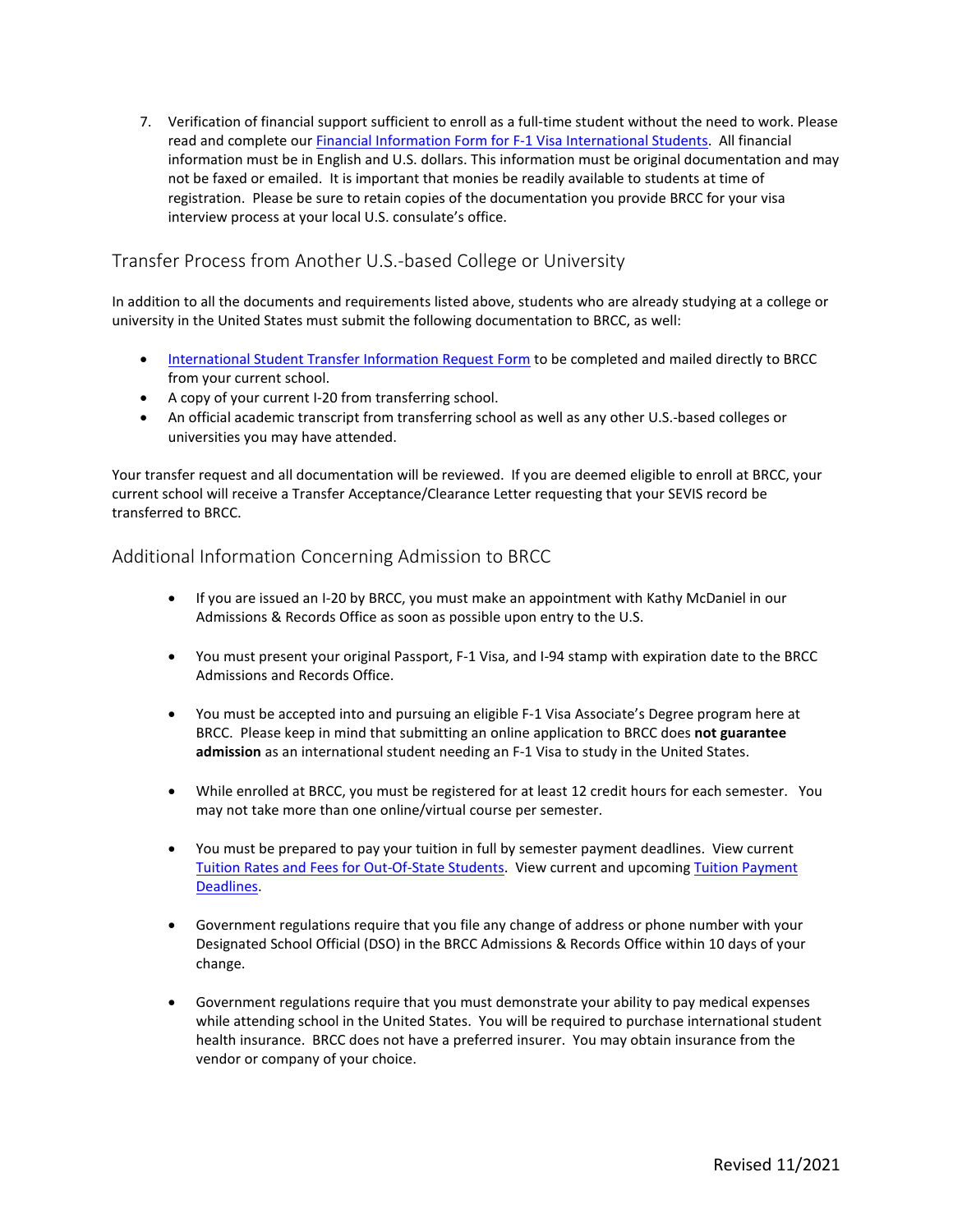- Once you begin your education at BRCC you must have your Designated School Official (DSO) at BRCC sign your form I-20 travel section at least two weeks in advance of traveling outside the United States. This must be completed to allow reentry to the U.S.
- You must remain in good academic standing with a cumulative GPA of at least a 2.0.

If you have any questions, please do not hesitate to contact Kathy McDaniel, Primary Designated School Official (PDSO), in the BRCC Admissions & Record Office at (540) 453-2595 or email mcdanielk@brcc.edu.

Mailed documents may be sent to: Blue Ridge Community College International Admissions ATTN: PDSO P.O. Box 80 Weyers Cave, VA 24486

Sincerely, Kathy McDaniel Primary Designated School Official (PDSO) Blue Ridge Community College